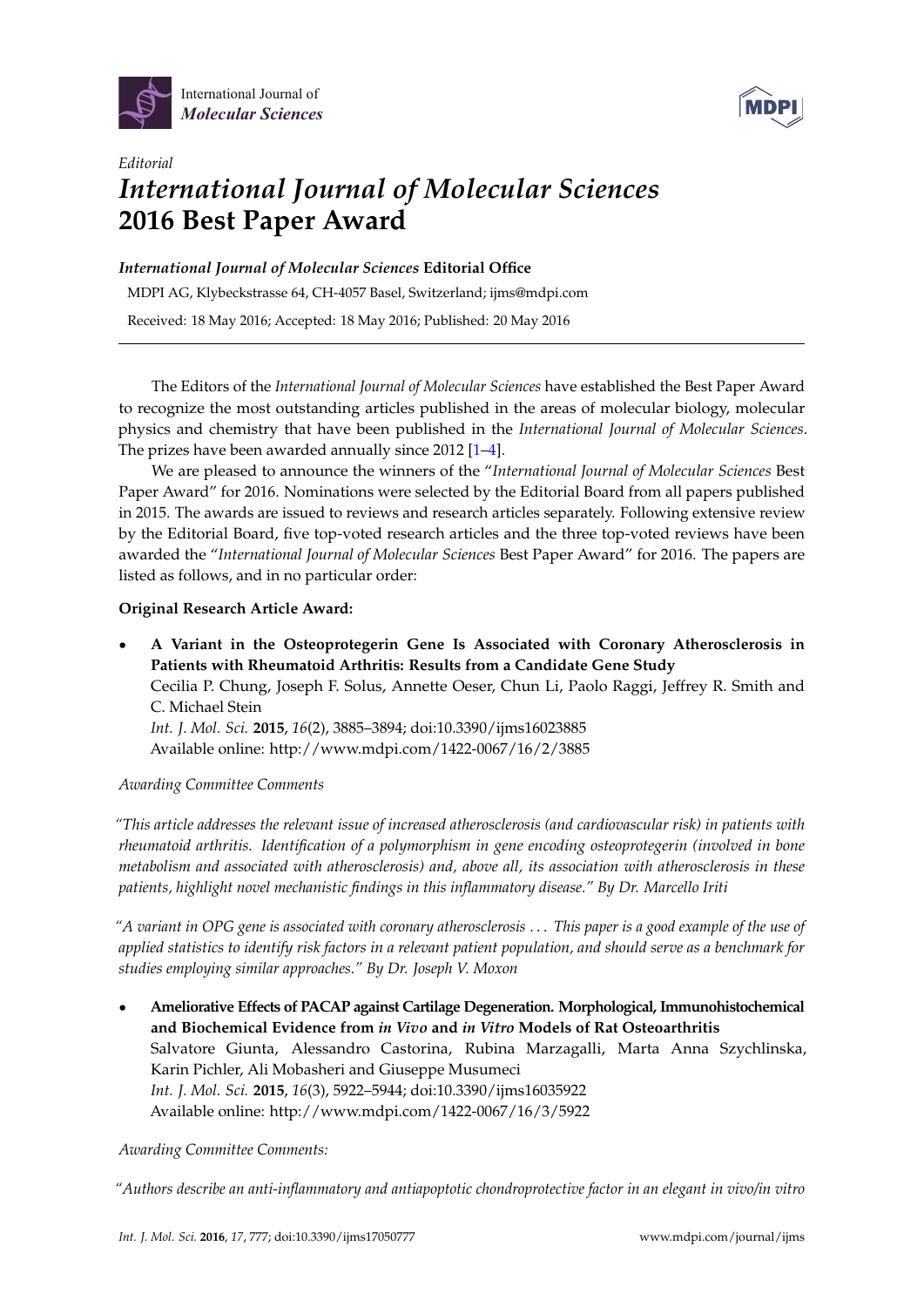*model of osteoarthritis. This suggests a novel therapeutic approach in joint inflammation, as well as an activator of cartilage regeneration in degenerative diseases." By Dr. Marcello Iriti*

*"A nice study with both in vivo and in vitro data to demonstrate the association and protective effect of the neuropeptide PACAP in osteoarthritis." By Dr. Vera Sau-Fong Chan*

' **Cell Adhesion and** *in Vivo* **Osseointegration of Sandblasted/Acid Etched/Anodized Dental Implants**

Mu-Hyon Kim, Kyeongsoon Park, Kyung-Hee Choi, Soo-Hong Kim, Se Eun Kim, Chang-Mo Jeong and Jung-Bo Huh

*Int. J. Mol. Sci.* **2015**, *16*(5), 10324–10336; doi:10.3390/ijms160510324 Available online: http://www.mdpi.com/1422-0067/16/5/10324

### *Awarding Committee Comments:*

*"A new type of surface modified titanium dental implant improved osseointegration in an in vitro/in vivo model, i.e., increased cell adhesion and bone-to-implant contact. This paper will certainly be of interest in the field of implant dentistry and dental sciences." By Dr. Marcello Iriti*

*"This paper presents findings to show the enhanced biocompatibility of application of the potential action of a new type of surface-modified titanium material for dental implant, revealing its potential translational impact." By Dr. Vera Sau-Fong Chan*

' **Dimethyl Fumarate Protects Neural Stem/Progenitor Cells and Neurons from Oxidative Damage through Nrf2-ERK1/2 MAPK Pathway** Qin Wang, Sergei Chuikov, Sophina Taitano, Qi Wu, Arjun Rastogi, Samuel J. Tuck, Joseph M. Corey, Steven K. Lundy and Yang Mao-Draayer *Int. J. Mol. Sci.* **2015**, *16*(6), 13885–13907; doi:10.3390/ijms160613885 Available online: http://www.mdpi.com/1422-0067/16/6/13885

*Awarding Committee Comments:*

*"A quite sound paper about the role of dimethyl fumarate-induced Nrf2 pathway in neuronal progenitor cells maintenance and protection against oxidative stress. Such results may certainly contribute to a better targeting of Multiple Sclerosis-associated signaling pathways." By Dr. Anthony Lemarié*

*"A very interesting mechanistic study focusing on dimethyl fumarate effects in multiple sclerosis. This drug reduces oxidative stress in neural stem/progenitor cells, increasing the expression of neuroprotective transcription factors at both levels of RNA and protein, and upregulating anti-oxidative stress genes. This paper suggests further insights into new targets for treatment of this chronic neurological disease affecting young adults." By Dr. Marcello Iriti*

*"The authors showed through a well constructed set of experiments that dimethyl fumarate conferred protection to neural stem/progenitor cells from oxidative damage. The findings of this study will form the basis of new experiments that will enhance our understanding of multiple sclerosis and assist in development treatments that will be of benefit to people who suffer from this condition." By Dr. Terrence Piva*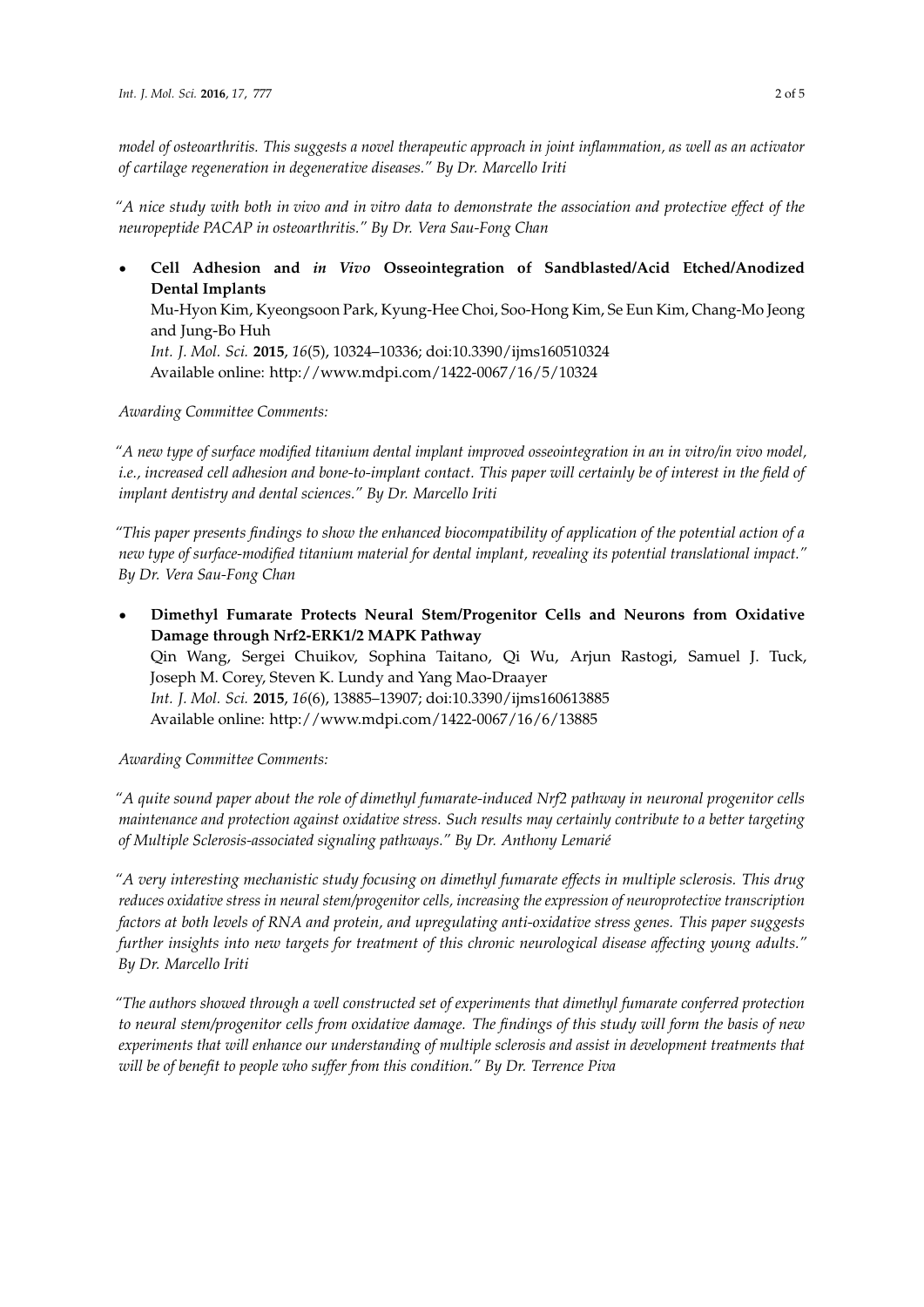' **Integrated Bioinformatics, Environmental Epidemiologic and Genomic Approaches to Identify Environmental and Molecular Links between Endometriosis and Breast Cancer** Deodutta Roy, Marisa Morgan, Changwon Yoo, Alok Deoraj, Sandhya Roy, Vijay Kumar Yadav, Mohannad Garoub, Hamza Assaggaf and Mayur Doke *Int. J. Mol. Sci.* **2015**, *16*(10), 25285–25322; doi:10.3390/ijms161025285 Available online: http://www.mdpi.com/1422-0067/16/10/25285

#### *Awarding Committee Comments:*

*"The authors integrate, in a unique way, information from epidemiology, genomics and bioinformatics, thereby significantly advancing our understanding on the links between human disease and exposure to endocrine disrupting chemicals." By Dr. Helmut Segner*

*"Integrated bioinformatics, environmental epidemiologic and genomic approaches...An innovative approach allowing researchers to mine previously published data, consolidate existing knowledge, and synthesise new hypotheses." By Dr. Joseph V. Moxon*

*"A really comprehensive integrated bioinformatics (with environmental data, epidemiology and genomics) approach identified common molecular traits in breast cancer and endometriosis caused by exposure to endocrine disruptors, i.e., altered environmentally and estrogen-responsive genes in both conditions. A great example of gene–environment interaction in cancer development." By Dr. Marcello Iriti*

*"Through the use of environmental epidemiologic, genomic, and bioinformatics the authors showed that exposure to polychlorinated biphenyls (PCBs) increase an individuals risk factor of breast cancer or endometriosis, and they share some common environmental and molecular risk factors. This was a well performed study and has yielded some interesting results which will help us further understand how PCBs exert their detrimental effects on individuals, which will assist in the development of treatments which can confer protection to their actions." By Dr. Terrence Piva*

*"An interesting analysis using public databases and bioinformatics tools to reveal common environmental and molecular risk factors between two estrogen-sensitive conditions." By Dr. Vera Sau-Fong Chan*

#### **Review Paper Award:**

' **Starting to Gel: How Arabidopsis Seed Coat Epidermal Cells Produce Specialized Secondary Cell Walls**

Cătălin Voiniciuc, Bo Yang, Maximilian Heinrich-Wilhelm Schmidt, Markus Günl and Björn Usadel *Int. J. Mol. Sci.* **2015**, *16*(2), 3452–3473; doi:10.3390/ijms16023452 Available online: http://www.mdpi.com/1422-0067/16/2/3452

#### *Awarding Committee Comments:*

*"As Editor of this article, I previously appreciated it, a piece of cell wall research. The seed coat epidermis provides an alternative system to investigate the production of cell wall polysaccharides, particularly the synthesis and modification of pectin, thus improving our understanding of plant cell walls." By Dr. Marcello Iriti*

*"A structured review on a fascinating topic." By Dr. Vera Sau-Fong Chan*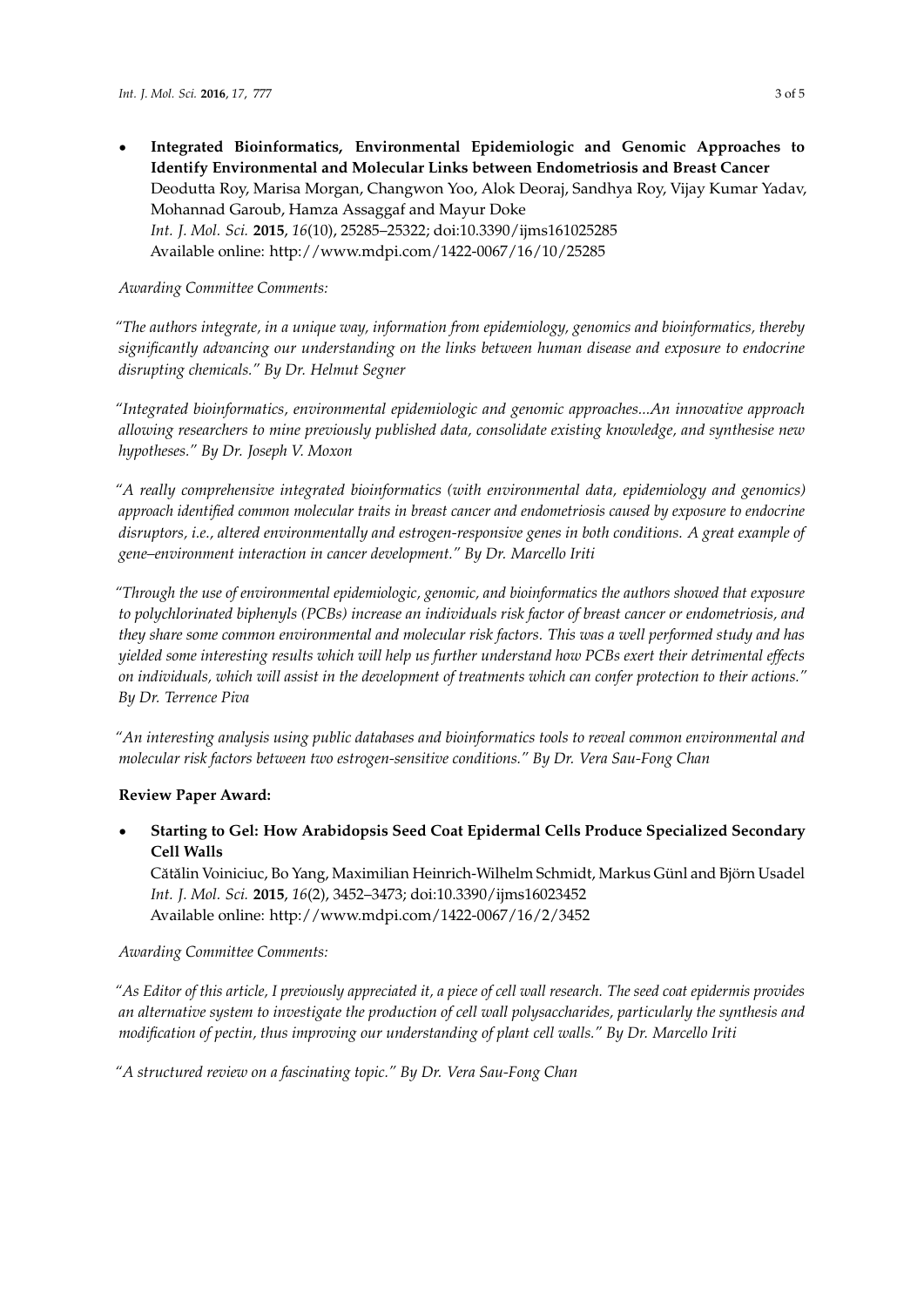' **Sequencing Overview of Ewing Sarcoma: A Journey across Genomic, Epigenomic and Transcriptomic Landscapes**

Laurens G. L. Sand, Karoly Szuhai and Pancras C. W. Hogendoorn *Int. J. Mol. Sci.* **2015**, *16*(7), 16176–16215; doi:10.3390/ijms160716176 Available online: http://www.mdpi.com/1422-0067/16/7/16176

*Awarding Committee Comments:*

*"A really OMICS approach! By sequencing Ewing sarcoma at the genome, epigenome and transcriptome level, novel predictive markers and candidates for immuno- and targeted-therapy in young patients can be identified, as summarized in this review." By Dr. Marcello Iriti*

*"A very comprehensive and informative review with a nice touch on implications in targeted therapy—a good read to gain understanding in Ewing Sarcoma genomics." By Dr. Vera Sau-Fong Chan*

' **Long Non-Coding RNAs in Endometrial Carcinoma** Maria A. Smolle, Marc D. Bullock, Hui Ling, Martin Pichler and Johannes Haybaeck *Int. J. Mol. Sci.* **2015**, *16*(11), 26463–26472; doi:10.3390/ijms161125962 Available online: http://www.mdpi.com/1422-0067/16/11/25962

*Awarding Committee Comments:*

*"A very novel topic: lncRNAs (long non-coding RNAs)! Specific and altered expression patterns of lncRNAs in endometrial carcinoma compared to normal endometrial tissues are reviewed, as well as the potential of deregulated lncRNAs as biomarkers. In fact, a number of lncRNAs are differentially expressed in normal, hyperplastic and dysplastic endometrium which can be targeted in order to achieve anticancer activity." By Dr. Marcello Iriti*

*"The authors reviewed the role different long non-coding RNAs (lncRNAs) play in the development of different types of endometrial carcinomas (EC). The review was well written and discussed the two major forms of EC and as such will form a useful reference for those studying the role of lncRNAs in the development of different endometrial carcinomas." By Dr. Terrence Piva*

*"Understanding lncRNAs in cancer biology is one of the hottest research areas—this article provides a timely review on recent development in endometrial carcinoma." By Dr. Vera Sau-Fong Chan*

These eight exceptional papers represent valuable contributions to the *International Journal of Molecular Sciences* and their respective scientific research fields. On behalf of the Editorial Board of the *International Journal of Molecular Sciences*, we would like to congratulate the winning teams for their excellent work. In recognition of their accomplishments, they will receive the privilege of publishing an additional research article or review paper free of charge in open access format in the *International Journal of Molecular Sciences*, after the usual peer-review procedure.

We would like to take this opportunity to thank all the nominated research groups of the above exceptional papers for their contributions to the *International Journal of Molecular Sciences*, and thank the Editorial Board of the *International Journal of Molecular Sciences* for assessing and helping with the selection of this "Best Paper Award".

The Editorial Board and Editorial Staff at the *International Journal of Molecular Sciences* are committed to meeting the needs of the molecular research community by providing extensive and timely reviews of all submitted manuscripts, and by providing an open access forum for the publication of your results. Please consider submitting your work to the *International Journal of Molecular Sciences*, and we look forward to announcing your manuscript as a winner of the *International Journal of Molecular Sciences* Best Paper award in the future.